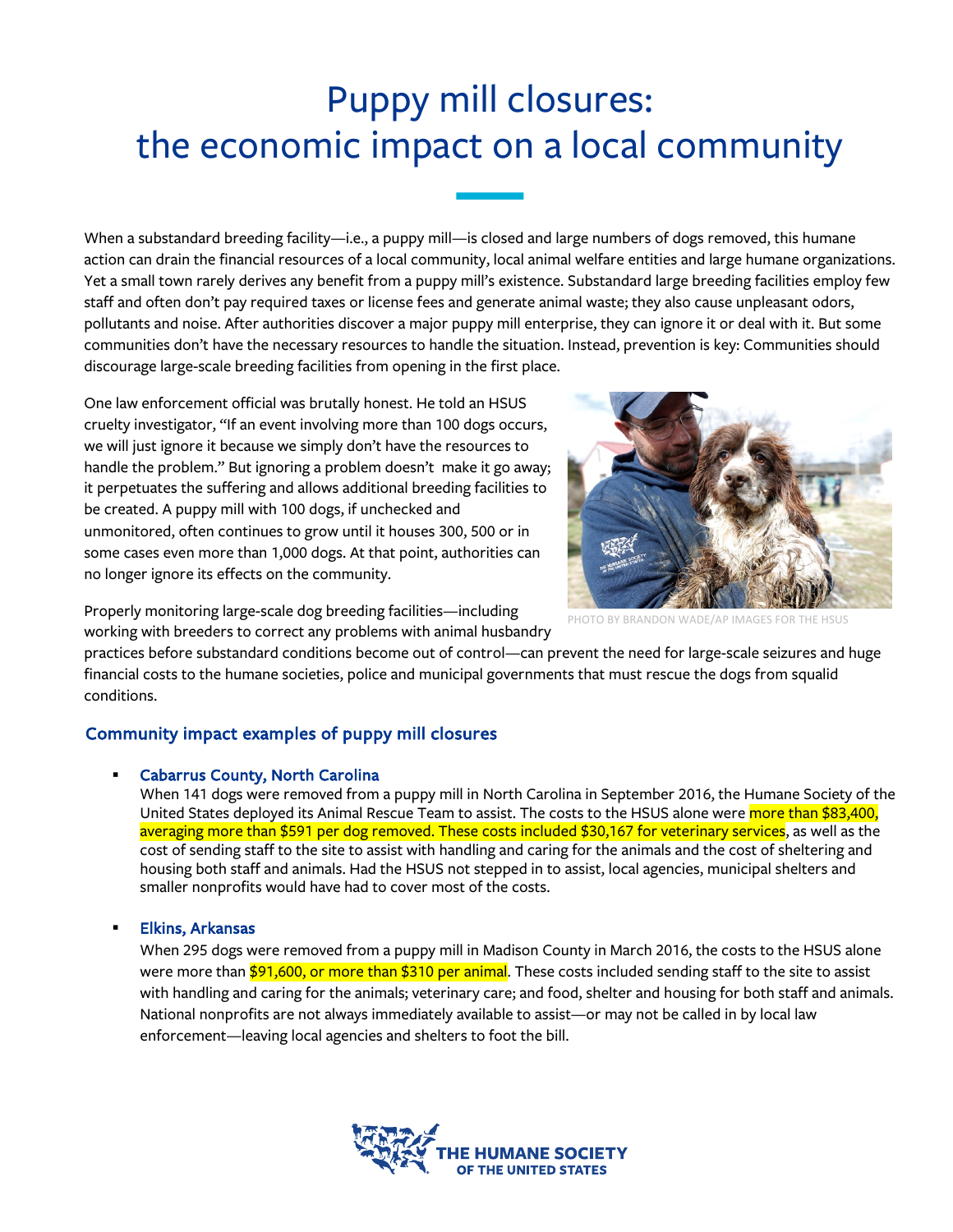#### § North Dakota

When 170 dogs were rescued from a puppy mill near Fargo in July 2013, the bill for their veterinary care and boarding alone exceeded \$114,900, as Sergeant Tara Morris of the Cass County Sheriff's Office told local news media. That amounted to about \$675 for each dog's medical care—not including the cost of the rescue itself, the cost of deploying law enforcement equipment and personnel, or expenses related to the judicial proceedings. The Casselton Veterinary Clinic reportedly took a large percentage off the retail bill, resulting in much lower costs to the agency, and the remainder was paid by public donations thanks to widespread local media coverage that followed the rescue. However, had the media outreach not been so successful, local agencies would have had to foot the bill.

#### **Montana**

In October 2011, the HSUS assisted local authorities in the rescue of 161 Malamutes from a Montana AKC breeder due to animal cruelty. Because many pregnant females were seized, the number of animals needing care quickly exceeded 200. The jury trial was lengthy and the owner was not convicted of the 91 cruelty charges until October 2012. During the yearlong trial, a local animal care agency cared for the 200 dogs, and the HSUS reimbursed the agency for the dogs' expenses. The HSUS's initial outlay for equipment and deployment costs was about \$81,000, but after reimbursing the local animal care agencies for the care and feeding of the dogs, the HSUS's expenses totaled almost \$500,000. Had the HSUS not been able to assist, these costs would have been shouldered by the local agencies.

#### § Vermont Puppy Mill, July 2011

In July 2011, the HSUS facilitated the removal, emergency sheltering and initial veterinary care for 58 Labradors removed from a puppy mill in Vermont after the operator was charged with animal cruelty. The cost to the HSUS of deploying the Animal Rescue Team, purchasing animal care supplies, transporting animals, traveling and supplying equipment to assist in the removal and initial treatment of the animals was \$52,675, or almost \$1,000 per animal. This total does not include the salaries of law enforcement and security staff deployed to the scene, the cost of the legal proceedings, or the first 30 days of supervised, climate-controlled shelter, which was donated by a local horse farm and partially staffed by unpaid volunteers. The value of sheltering the animals at \$10 per animal, per day would have added \$17,400 to the costs, for a total of  $$70,075$ , or more than \$1,200 per animal. Extensive follow-up medical expenses for the animals—including some who required amputations and tumor removals—are not included in this estimate.

#### **Washington State**

The HSUS facilitated the June 2009 removal, emergency sheltering and initial veterinary care for 371 dogs from a puppy mill in Washington state after the owner was charged with animal cruelty for harboring sick animals in dilapidated housing. Private citizens reportedly donated approximately \$12,000 to the local sheriff's department to help care for the dogs. However, law enforcement authorities reported that the estimated cost of the operation was approximately \$330,000, which included the services from local veterinarians and clinics for the first 30 days of animal care. Most of the services, however, were provided to the county at no charge by the Humane Society of the United States.

### Shelters and rescue groups incur expenses long after a closure

In addition to the costs to local taxpayers, courts and municipalities, nonprofit rescue organizations often incur high costs when assisting in puppy mill rescues. For example:

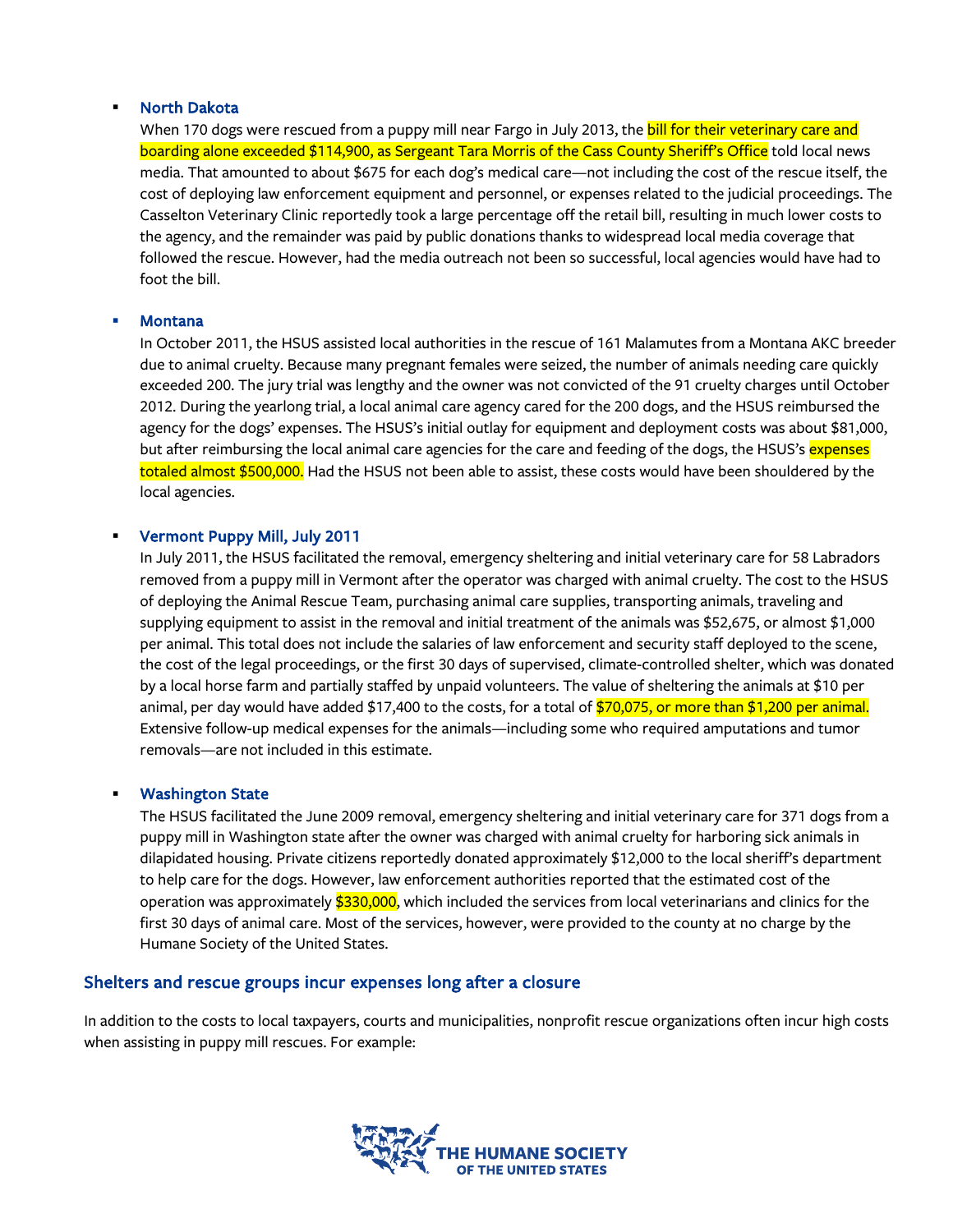- § When 69 dogs were seized from an Elmwood, Wisconsin, puppy mill in July 2016, the Pierce County court estimated that the cost of caring for the dogs during the legal proceedings totaled approximately \$90,000. The court estimated that it would cost an additional \$20 per dog, per day for every animal until each dog was released for adoption or euthanized.
- § When the Central Nebraska Humane Society took in 31 dogs from a puppy mill closure in January 2016, they estimated they would have to spend \$200 to \$250 per dog to get each animal medically ready for adoption, in addition to feeding and sheltering them. Their adoption fee for each dog was \$120, leaving about half of the shelter's expenses uncovered.
- § A spokesperson for the Jefferson County Sheriff's Office reported in September 2015 that it would cost various shelters approximately \$100,000 to temporarily house 183 animals removed from an Alabama puppy mill.
- In January 2011, a Houston-area shelter spent more than \$79,000 to treat, house and care for 241 dogs rescued from a property where dogs were both hoarded and bred. This total included medical care (such as vaccinations, worming and postnatal care), veterinary boarding and transportation. (The HSUS reimbursed these expenses.)

# Other costs of closing a facility

The costs of closing a puppy mill include more than just the removal and treatment of the animals. Extensive staff time—including law enforcement staff time—is needed to investigate a facility and document the problems. Dealing with 300, 500 or even 1,000 dogs is a massive and expensive undertaking. Specially equipped trucks, cages, food, water, medical supplies, cleaning supplies, bowls, hazmat gear, waste disposal essentials and other supplies must be brought to the site. And then there are the people who make it all happen: Professional dog handlers, veterinarians, veterinary technicians, animal experts and volunteers.



A separate facility (e.g., warehouse or fairgrounds) is usually needed

to place the animals once they're removed from the breeding facility, which incurs costs for utilities, rent and insurance. Animals are usually transported in trucks—incurring high fuel and equipment bills—because no single local animal shelter can meet the immediate needs of such a large number of animals. In addition, food and lodging may be needed for the many essential volunteers and experts on site.

When authorities remove dogs and puppies, each animal is potential evidence and must be carefully documented, photographed and examined for medical problems. Each animal receives necessary vaccinations, grooming and flea/tick medication, and in some cases is placed in a shelter or foster family. If the animals are made available for adoption, then the intake shelter incurs the expense (staff, vehicle use, fuel costs) of transporting the dogs—plus the cost of caring for the dogs and sterilizing them before they're adopted into a loving family.

When there is a possibility of criminal charges being filed, expenses increase substantially as more time and documentation is required. Yet if criminal charges are not filed, chances are high the breeder will immediately go back into business with similar results. If an owner chooses not to relinquish ownership of the animals and if no bonding provisions exists, the local community can be forced to house and care for the animals for months or more than a year pending court action. The costs associated with such a large undertaking can be staggering and could be larger than the entire local government budget.